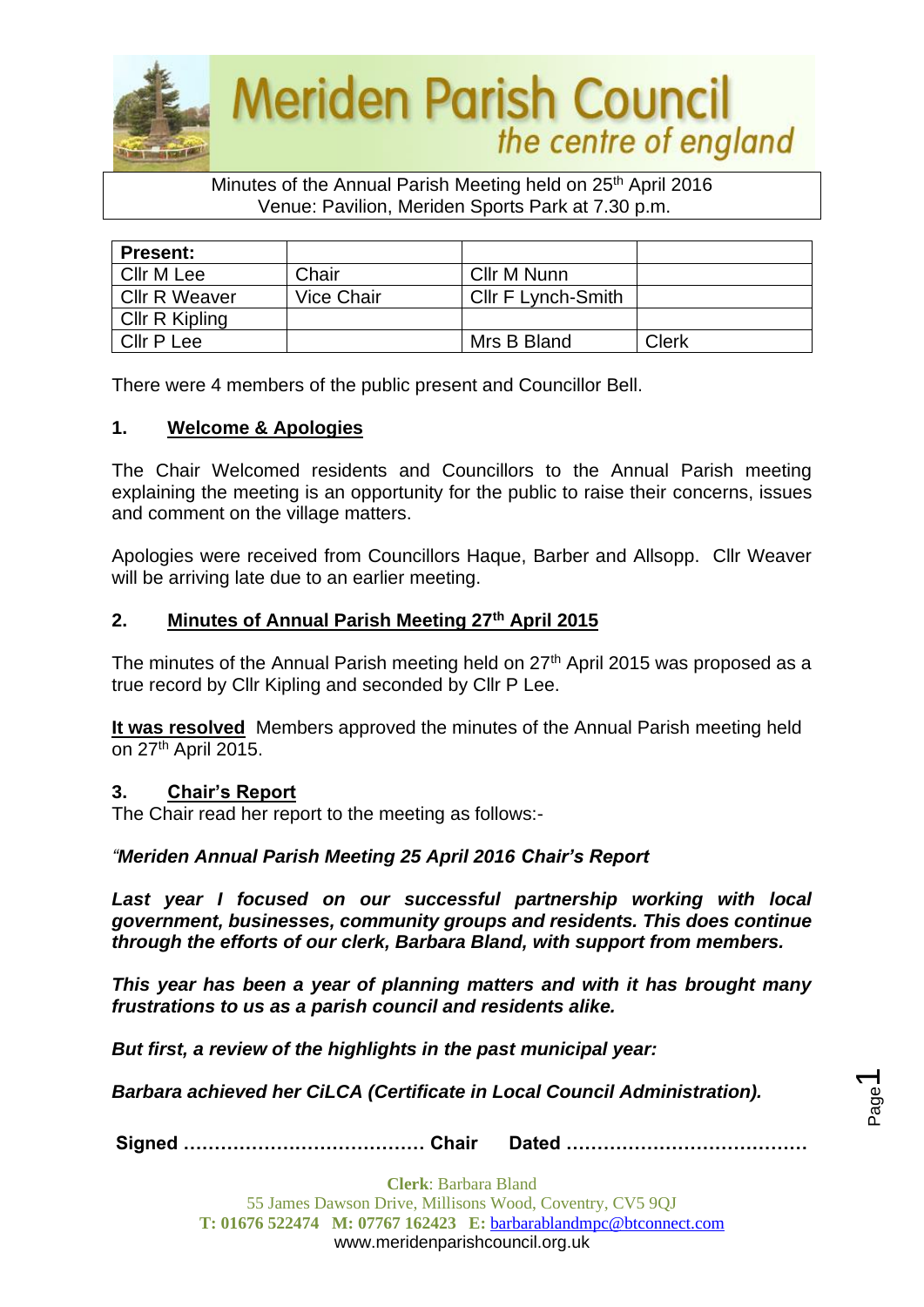

*This qualification means that Meriden Parish Council is eligible to operate under the General Power of Competence. It also enables us to apply for the Quality Standard Award from the Local Council Award Scheme.*

*We retained our Solihull Neighbourhoods in Bloom BEST VILLAGE title and also won the RHS Britain in Bloom, Heart of England SILVER award for Large Village.*

*Cllr Barber took over responsibility for Community Speed Watch which resumed in July.* 

*Meriden Sports and Recreation Trust was formed in October which will oversee and govern the work we do for Meriden Sports Park and allow us to apply for charity funding through the trust. Sports park funds were handed over to the trust so as to invest it with CCLA and provide a financial return on investment.*

*Meriden's Neighbourhood Plan is now up to speed following the successful funding bid made by Cllr Weaver and Barbara to Locality. The £5566 has paid for the work needed on researching the community asset register compiled by Cllr Lynch-Smith and added to by other members and expanded on by Cllr P*  Lee. The funds will also be spent on the printing and analysis of the paper and *online questionnaire. The questionnaire will be put through every household in the parish throughout late May and early June.*

*Cllr Weaver in her role as Vice Chair for Solihull Area Committee worked with the chair (Brian Hannaford Brown) to meet Solihull Chief Executive Nick Page on a quarterly basis.*

*Guest speakers at our full council meetings included* 

- *Kirsten Kane, Head of Sustainability, Birmingham Airport,*
- *PC Simon Harrison, Rural Neighbourhood Police Team*
- *Tom Cox, GP Planning Limited, agent and planning consultant for Beechwood Recycling*
- *SMBC Officer Harvey Speed, Drainage & Flood Risk Management*
- *SMBC Officer Jo-Ann Williams, Community Engagement (Clean for the Queen)*
- *Mr Robert Williams, Agent for A & A Recycling*

*As mentioned earlier, planning matters throughout the year have taken up a lot of time for Barbara and our members including the development work on our Neighbourhood Plan.* 

*We defended our decision to object to the controversial glass extension to Meriden Hall, Pertemps' head office. Despite the unanimous objection from Solihull Council's planning committee, Pertemps appealed and won.* 

**Signed ………………………………… Chair Dated …………………………………**

Page  $\boldsymbol{\sim}$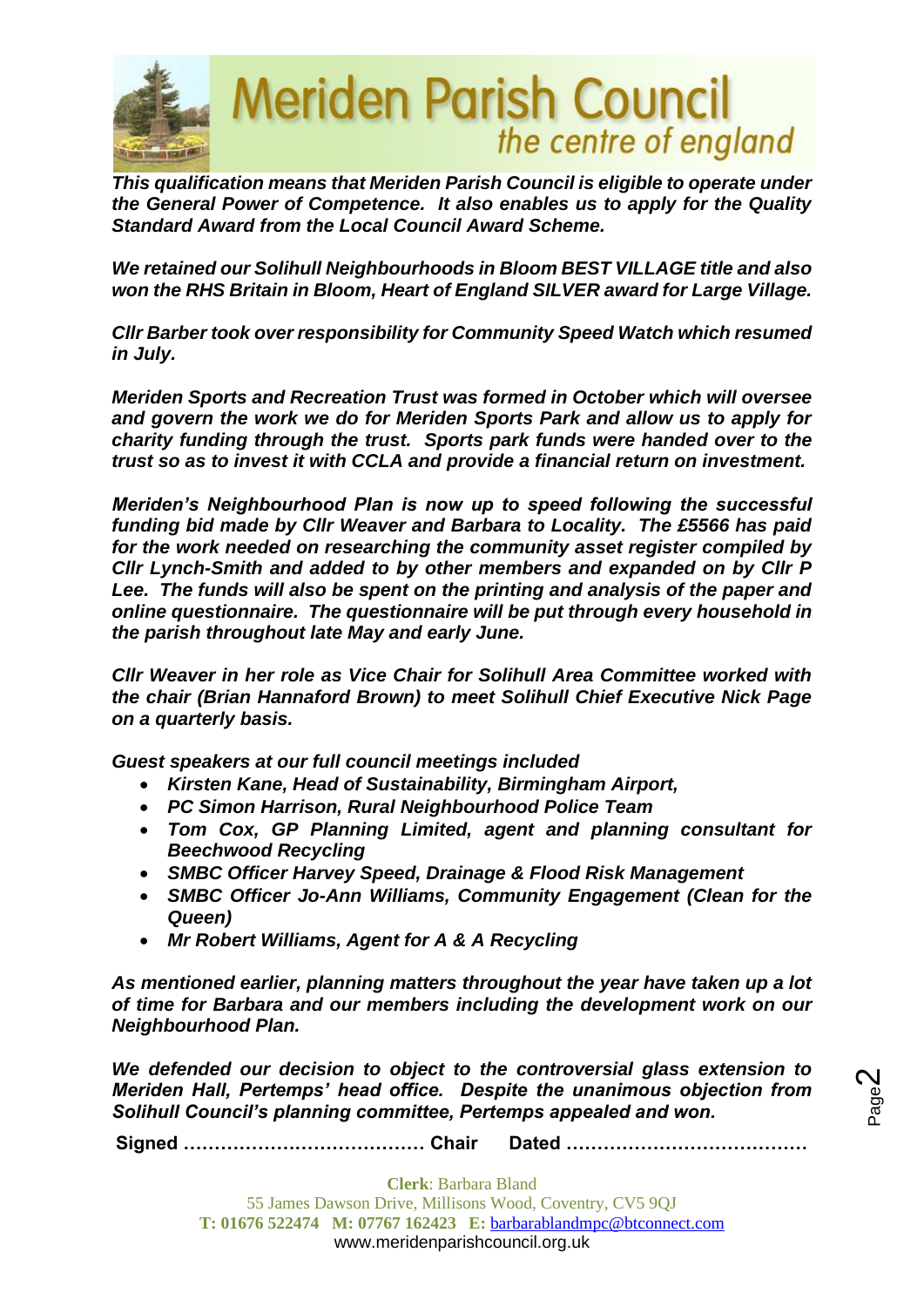

*Cllr Weaver represented the parish council at the committee meeting and the*  appeal to deliver our reasons for objection which we agreed with our planning *consultant, Avon Planning.*

*The historic copse and bridleway is being eroded by properties extending gardens. The Parish Council is working with SMBC officers to protect the remaining copse and bridleway immediately adjacent to the Sports Park. A woodland walk, footpath, gate and wildlife habitat boxes and information boards will be provided. It has been included on our community asset register and has been registered by SMBC as such.*

*Beechwood Recycling's planning application for a biomass waste treatment facility at Meriden Quarry prompted us to invite them to discuss their plans with the council. This took place in October and after a site tour we published all the facts on our website including our response to the application with a list of conditions. In March, UKIP distributed a leaflet to residents which was filled with inaccuracies. Beechwood's response featured on our website and they have organised two drop-in sessions for residents this month. Last week's session attracted 12 residents and the second one takes place tomorrow night.* 

*Our first 'away day' was held on a Saturday afternoon in January. The first half of the day was taken up with a presentation from Cllr Ian Courts and SMBC Officer Maurice Barlow who discussed their Local Plan which has been challenged by the planning inspectorate to provide for an extra 4,000 homes in the borough on top of the proposed 11,000 by 2028. They explained the possible ways to meet the demand which was then in the consultation phase. We spent the rest of the day, working through the consultation questions and putting our comments together to meet the submission deadline. Planning matters took over our development day.* 

*There has been unsatisfactory progress on the Birmingham Road old garage and caravan site and the unlawful caravan site which we continue to monitor. The latest application for two 4-bed houses by Mr Rajvinder Singh contradicts his previous application for 14 bungalows. There is a need in Meriden for bungalows, not 4-bed houses. The council will object as it does not align with our Parish Plan or Visual Design Statement.*

*We have sent our HS2 petition against the High Speed Rail (London – West Midlands) Bill to the House of Lords. I would like to thank our vice-chair Cllr Weaver and our clerk Barbara Bland for working so hard to put together the concerns of Meriden and a detailed list of mitigation clauses that must be considered. All members approved this petition and I thank them too for their support.*

Page ო

**Signed ………………………………… Chair Dated …………………………………**

**Clerk**: Barbara Bland 55 James Dawson Drive, Millisons Wood, Coventry, CV5 9QJ **T: 01676 522474 M: 07767 162423 E:** [barbarablandmpc@btconnect.com](mailto:barbarablandmpc@btconnect.com) www.meridenparishcouncil.org.uk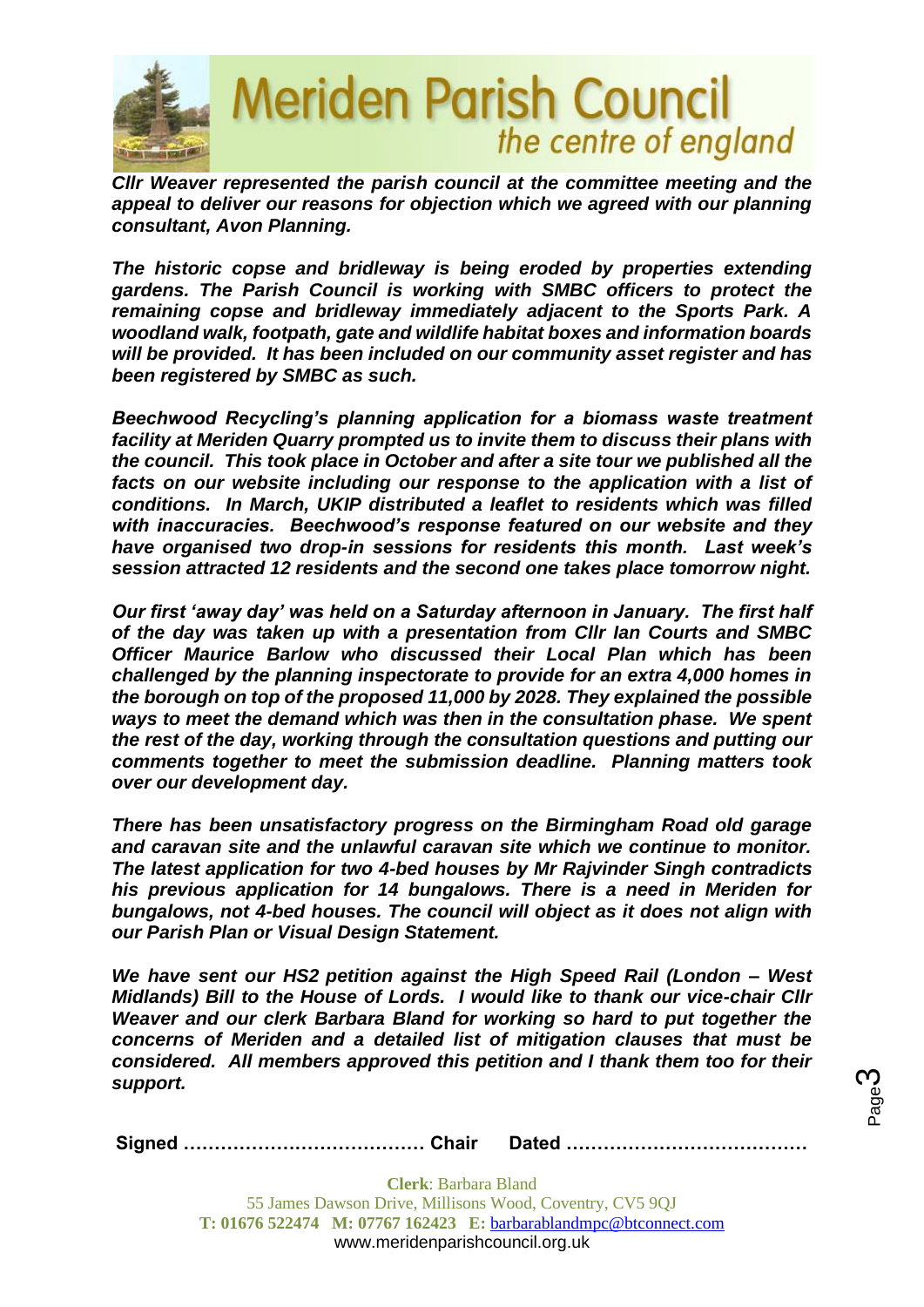

*In the last year, outside of planning issues, Cllr Nunn conducted an online and*  face to face survey on the service provided for the 82 bus route. The results will *be sent to Diamond Buses for comment.*

*Meriden's First World War Centenary Commemorations included a commemorative cricket match in August and football match in October with the Royal Corps of Signals, an evening with Doreen Agutter – Meriden in the Great War earlier this month and the Great War Society weekend just gone. The latter two events were very educational and both have been captured on video. Remembrance Sunday Parade and Act of Remembrance continues to be supported by the parish council in providing the road closure service.* 

*Community events were once again successfully organised. We send a special thank you to Alan Lole for Meriden Tree of Thought who has raised to date over £48,000 for Macmillan Cancer Support and Marie Curie Hospice Solihull of which nearly £6,000 was raised at his Funday Sunday and Tree Dedication events last year. Special thanks also go to Meriden Rotary Club for Meriden Megaride in June and the 4th Santa Fun Run in December.* 

*Here are plans for the forthcoming year:*

- *Our finance committee will undertake a review of all finance policies and regulations in accordance with WALC recommendations for Audit/Transparency policy.*
- *Our clerk will identify and secure funds for the Pool Project. Work in partnership with local businesses and set up working group to identify who is doing what, when and how, supported by Cllr Haque.*
- *We will work with Beechwood to achieve financial settlement in mitigation of the biomass plant.*
- *Local Council Award Scheme to be completed to achieve the award of Quality Standard for Meriden Parish Council.*
- *Cllr Kipling will chair our newly formed planning committee.*
- *Meriden Bloomers with the support of our clerk will plan for Solihull Neighbourhoods in Bloom & Heart of England in Bloom 2016. The theme for 2016 floral displays is red/white/blue to commemorate the Queen's 90th Birthday celebration.*

*I thank all our councillors and the clerk for their contribution and commitment over this past year. Melanie Lee Chair 2016"*

**Signed ………………………………… Chair Dated …………………………………**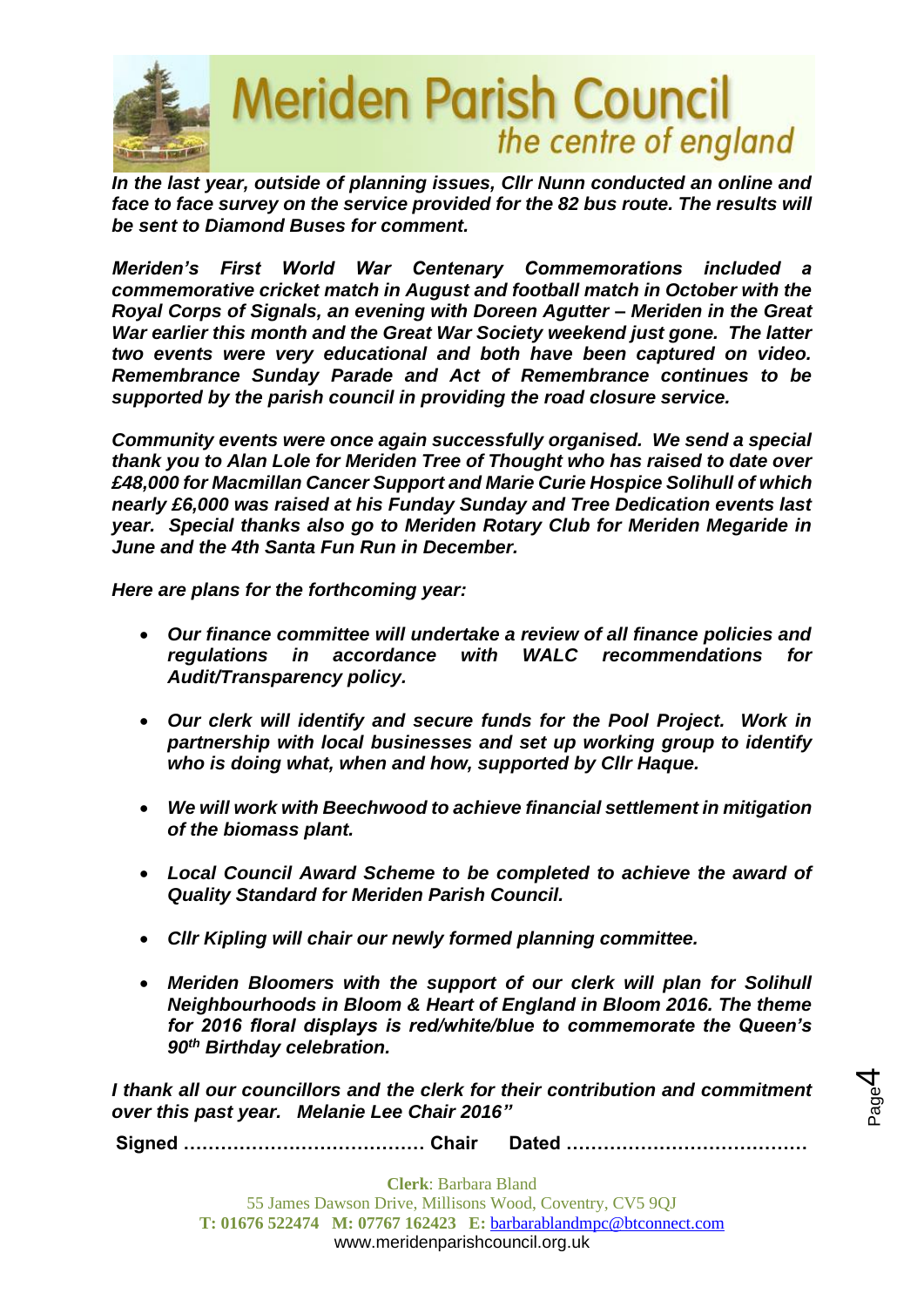

# **Meriden Parish Council** the centre of england

# **4. Public Participation**

Chair invited members of the public to comment on the Chair's report or raise any issues or concerns they have with Council.

Mr Lole advised his attendance at the meeting for the purpose of sharing with Council a recent petition he has undertaken to support a pedestrian crossing on Fillongley Road, adjacent to the post box. The petition has been placed in Lloyds and Spar for residents to sign. Two main factors are drivers for this petition (i) speed of vehicles coming off island at junctions of Main Road, Hampton Lane, Birmingham Road and Fillongley Road; and (ii) repeated HGV parking opposite Post Box which is a hazard to pedestrians and vehicles existing Maxstoke Lane.

It is the view of the petitioning signatories that a pedestrian crossing will alleviate the hazard, danger and significant risk to pedestrians and vehicle movements at junction of Fillongley Road/Maxstoke Lane. It is recognised that there is not a constant flow of vehicle movements throughout the day on Fillongley Road but at peak times i.e. mornings, school drop off/pick up and evenings; and weekend visitors/shoppers using service road, there is real danger for pedestrians from speeding vehicles exceeding speed limits; this compounded with parking of commercial vehicles on double yellow lines and pavement obstruction, an accident is waiting to happen.

Chair responded that this situation has worsened over the last 12 months due to population growth, vehicles using Meriden as a "cut through", and expansion of local businesses not least Area G of Quarry, together all contributing factors.

Cllr P Lee stated that the new Mulberry Gardens development has exacerbated the problem.

Cllr Bell stated a recent survey had been undertaken; Cllr Lynch-Smith advised that the survey did not evidence sufficient flow of pedestrian movement to necessitate a crossing; Cllr Kipling advised that during the Meriden Gate consultation period, a crossing at this point was requested.

Cllrs Weaver and Lynch-Smith both replied that having met with Highways engineer, Mr Chohan the infrastructure needed to remove existing storm drain, reinstate further along highway with new gulley and the cost of the crossing was in the order of 40K and therefore prohibitive due to low footfall from survey.

Cllr Bell advised he will support a crossing and present the 416 signature petition together with letters of support from himself and the Parish Council.

**Action** The Clerk to draft a letter from the Parish Council and liaise with Cllr Bell. Cllr Bell to write a letter of support and present to Cabinet Member, Cllr Ted Rogers for Scrutiny Board consideration.

**Signed ………………………………… Chair Dated …………………………………**

**Clerk**: Barbara Bland 55 James Dawson Drive, Millisons Wood, Coventry, CV5 9QJ **T: 01676 522474 M: 07767 162423 E:** [barbarablandmpc@btconnect.com](mailto:barbarablandmpc@btconnect.com) www.meridenparishcouncil.org.uk